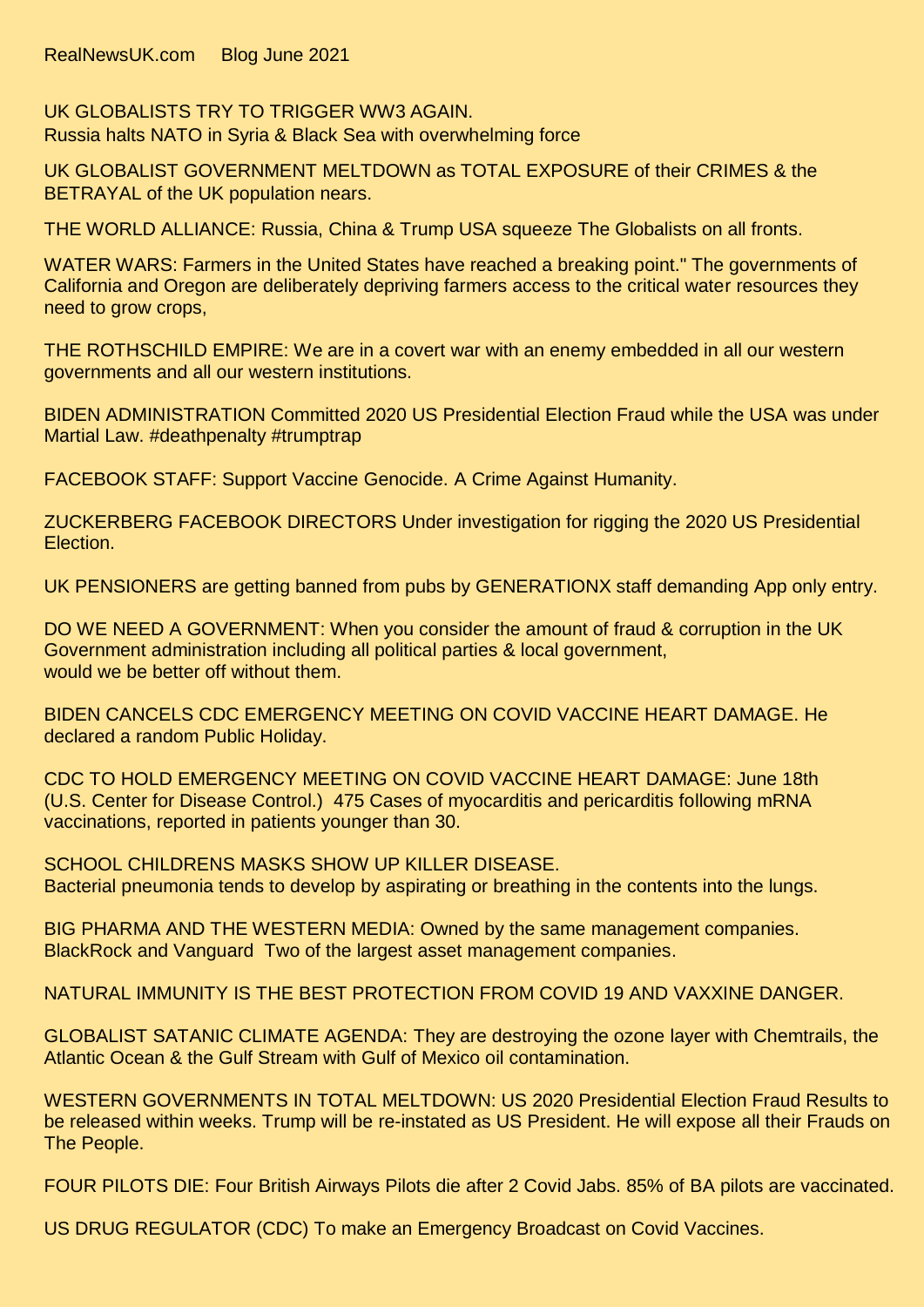US NATIONAL SECURITY AGENCIES Are in total panic over the 2020 Presidential Election audit results expected on June 26th. There is a rising backlash against tyranny and corruption in the country..

THE EMPIRE OF CLOWNS: NATO & The Criminal Western Intelligence Agencies negotiate with China & Russia with an irresponsible fantasy of media disinformation & seriously outdated dogma

DID YOU EVER, wonder why all the programs on TV are negative, crime & punishment & none have a happy ending. < a href="/2021/Frequencies.pdf" target="\_blank"> read more...</a>

FACEBOOK STAFF Commit CRIMES AGAINST HUMANITY Every Day By Promoting & Advertising VACCINE GENOCIDE.

REALNEWSUK JUNE BLOG: < a href="/2021/Blog\_June\_2021" target="\_blank"> read more...</a>

OIL INDUSTRY exec warns that companies are replacing those who got vaccinated.

AIRLINES ARE BANNING VAXXED PEOPLE FROM FLYING: 150,000 Vaxxine Deaths Hidden From the Public.

ALL WESTERN MEDIA OUTLETS are controlled by the CIA deep state government.

ALL CHARITIES ARE CONTROLLED BY THE UK GOVERNMENT Fusion Doctrine grants to promote The Climate Tax. #allegedly

WHILE YOU WERE SLEEPING:

The Corporate State stole all your roads, public land, parks & seaside cliff walks. Tomorrow they will steal all your free beaches.

THE BRITISH ARMY Is on the Russian border so they can't protect the British population from Gov Vaxx Genocide & Serco's Corporate migrant army.

THE PSYCHOPATH PREDATORS. Want to destroy your love & happiness, freedom, dancing & music, because they have no love, only hate, greed & power.

THEY ARE COVERING THEIR TRACKS.

INTERNATIONAL MONETRY FUND: GLOBALIST IMF HAS A VACCINE PLAN TO STEAL EU NATIONS & AFRICA'S GOLD.

THE CLIMATE EMERGENCY LOCKDOWNS: No cars, no travel, power cuts, Web shutdowns, food shortages.

THE HUNGER GAMES LOCKDOWN. You will perform tasks & objectives for travel, food & bribes.

THE RESET LOCKDOWN: You will only have Digital money from The Government , You will only be able to buy things if you have a high Social Credit Score & are vaccinated. You will not be able to travel without a Health Passport

Facebook staff support VAXXINE Genocide.

A Crime Against Humanity. #todaysnews

Governments Who Hide From The Truth, Rely on Propaganda. #todaysnews

JUNE 18: US DRUG REGULATOR (CDC) EMERGENCY BROADCAST ON VACCINES .

GLOBALIST IMF VACCINE PLAN TO STEAL EU & AFRICA'S NATIONS GOLD. #todaysnews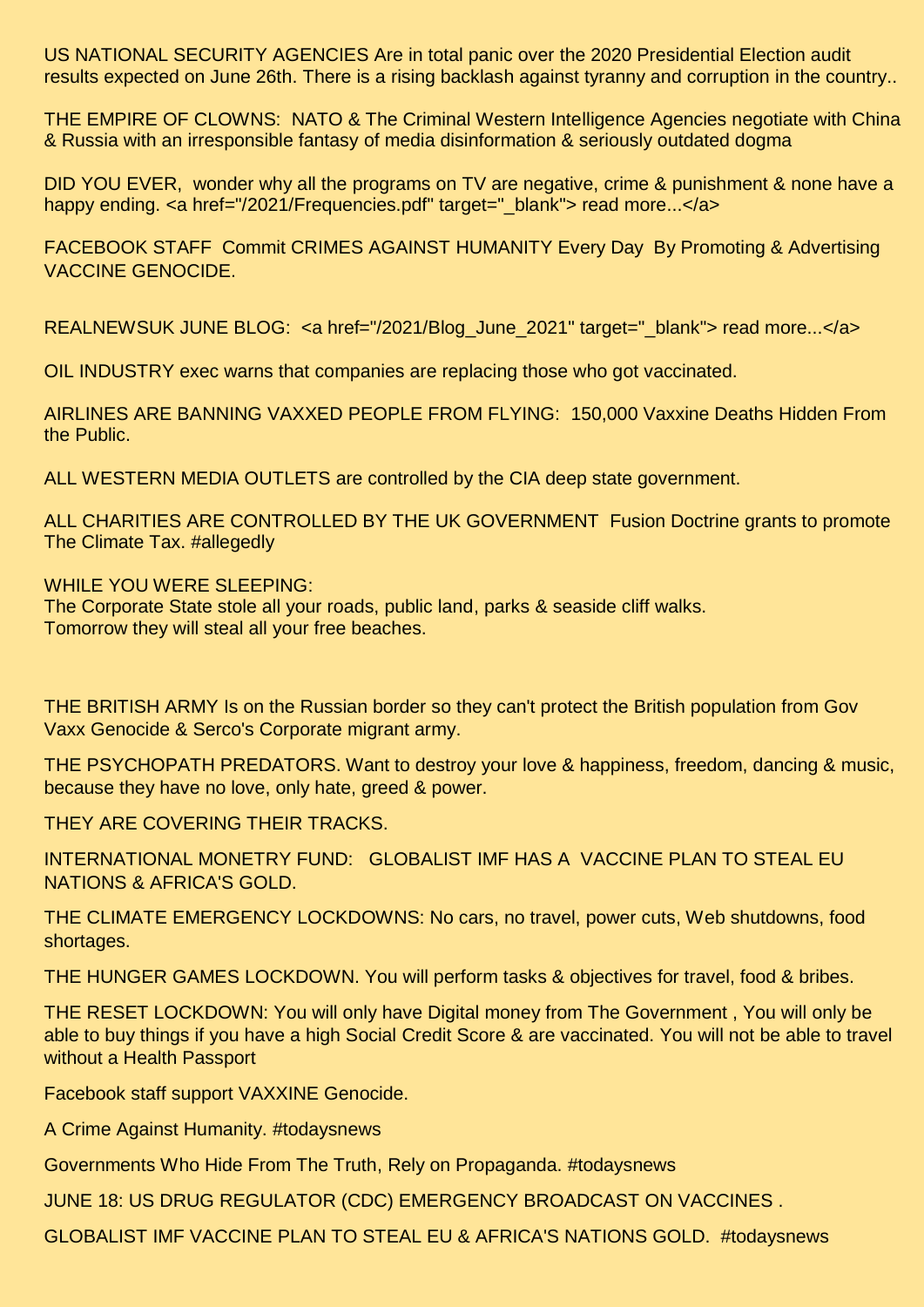If you want real news stories go to www.RealNewsUK.com or www.UKcolumn.org #todaysnews #news #realnews #media

Sad to see our Breweries, Public Houses, County Councils & City Councils committing Crimes Against Humanity against their own population. #Todaysnews #devon #pubs

BEWARE ! All Charities are part of The UK Government Fusion Doctrine linking them with grants to the Gov Climate Tax.

SHAME ON TRIP ADVISOR. Not posting Track & Trace problems at restaurants & pubs. #Todaysnews #tripadvisor

TORIES GO FOR TOTAL GENOCIDE & WORLD GOVERNMENT.

If all the criminals in the world formed a Genocidal government would you vote for it?

AIRLINES BAN COVID VAXXERS. Not healthy enough to fly. #Todaysnews #holidays

TORIES TO CREATE THEIR OWN FRAUD POUND FOR SLAVES. #todaysnews

#todaysnews

Are the SAS totally corrupted #todaysnews #britisharmy

While you were sleeping The Corporate State stole all your public land, roads & seaside cliff walks.

Tomorrow they will steal all your free beaches.

While you were sleeping The Corporate State installed a 5G Radiation network on your street lampposts to track, trace & control you.

#Todaysnews #lockdown #vaccines

Fake News + Fake News = Fake News

5G.changes to legislation. https://www.gov.uk/government/consultations/changes-to-permitteddevelopment-rights-for-electronic-communications-infrastructure-technical-consultation

DOES THE UK HAVE THE WORST MOBILE COVERAGE IN THE WESTERN WORLD? #todaysnews

Study shows 29% of people who died after catching the new Delta strain had BOTH Covid vaccinations

THE UK POPULATION HAVE BEEN DESTROYED BY THE LONDON MEDIA PSYCHOLOGICAL WARFARE ON HUMANITY.

THE NHS APP Has turned the UK into one big joined up Corporate Crime Syndicate.

Healthy people are locked down and blamed for lab-generated deaths to rollout tyrannical Vaccine Passports worldwide.

USA HEALTH AUTHORITY, CDC To Hold "Emergency Meeting" After 100s Suffer Heart Inflammation Following COVID Vaccines.

FACEBOOK STAFF Who refuse to cooperate with The Commission will get 30 years jail.

GLOBAL CLIMATE FRAUD GOVERNMENT. Have they been assessed for The Green Deal?

FACEBOOK HAS BEEN SPAMMING THE UK FOR A YEAR WITH FALSE VACCINE PROPAGANDA.

UK GOVERNMENT HAS BEEN SPAMMING THE UK FOR A YEAR WITH FALSE VACCINE PROPAGANDA.

MEGHAN & SARAH RAFFERTY. Meghan reveals Sarah was her "sexual awakening."

MSM. The end is near.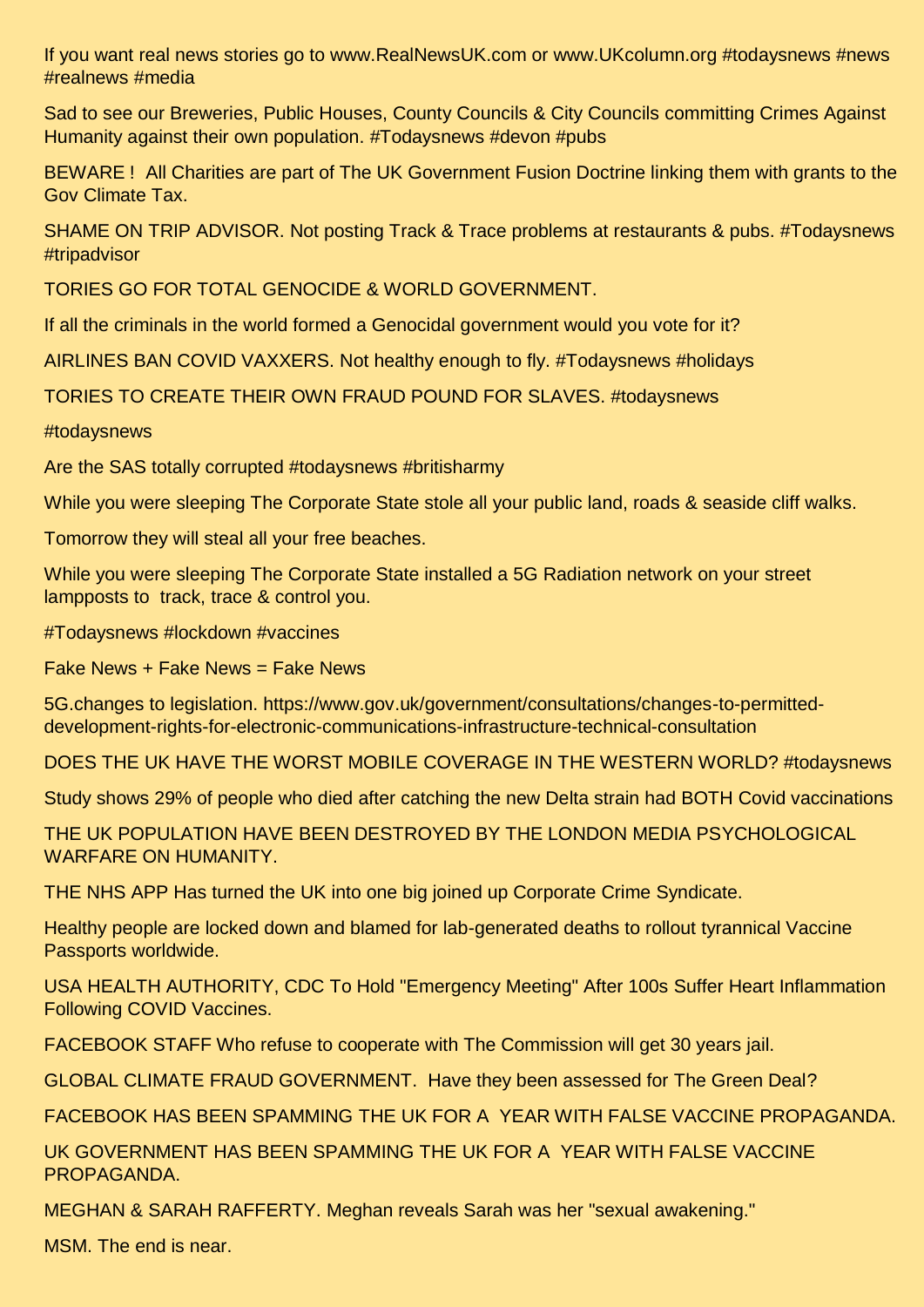UK CORPORATE BREWERIES FACE MASSIVE BACKLASH FROM THE PUBLIC.

GENERATIONX staff exclude Pensioners from pubs with NHS App.

UK COMPANIES ARE FORCING SCHOOL LEAVERS TO VACCINATE TO GET A JOB. #VaxxGenocide

HOLD YOUR NERVE. The Truth is Coming.

SATANIC SOAP: The G7 Meeting in the UK. [https://www.brighteon.com/b2715d9e-17da-4a85-8305-](https://www.brighteon.com/b2715d9e-17da-4a85-8305-83a9c56c42ee) [83a9c56c42ee](https://www.brighteon.com/b2715d9e-17da-4a85-8305-83a9c56c42ee)

FACEBOOK STAFF SUPPORT VAXXINE GENOCIDE.

And are committing Crimes Against Humanity.

IS THE SOCIAL CREDIT SCORE GOING TO EXCLUDE CRIMES AGAINST HUMANITY.

NHS STAFF ARE LEGALLY LIABLE FOR FALSE TESTING DATA.

<https://www.brighteon.com/52060cd7-34c8-491a-b198-683b83631aaf>

<https://brandnewtube.com/v/eK6x18>

HANCOCK LIED, MILLIONS DIED.

Vaccines destroy your natural immunity. They conspired to suppress the Hydroxychloroquine Covid cure.

FACEBOOK STAFF Commit CRIMES AGAINST HUMANITY Every Day By Promoting & Advertising VACCINE GENOCIDE.

PUBLIC HEALTH ENGLAND STAFF Commit CRIMES AGAINST HUMANITY Every Day By Promoting & Advertising VACCINE GENOCIDE.

CCP UPDATE: https://www.brighteon.com/7A871560-CEF7-49F7-9E3A-D254F53DBBF4

PENTAGON PAID \$39 MILLION FOR CORONAVIRUS BIOWEAPON.

DEAD SOULS: People who work for the Lying Media will never be able to move to the next dimension. They are trapped on earth with the psychopathic Predators & The Satanists.

TRUMP: THE NEXT FOUR WEEKS WILL BE EXPLOSIVE.

PUTIN PROVIDES 5,000 NUCLEAR SHELTERS FOR THE RUSSIAN POPULATION AS THE WEST TRIES TO KILL OFF 90% OF ITS POPULATIONS.

THE GLOBAL NETWORK OF CORPORATE CONTROL LINKED TO VACCINE GENOCIDE & THE WAR ON HUMANITY.

#Kellogs, #Disney, #SkyTVnews, #McDonalds, #FAFootball, #FORDCARS, #BBC, #todaysnews

TOP UK CIVIL SERVANTS ARRESTED FOR ESPIONAGE & TREASON.

POLITICIANS DEFUND THE POLICE WHILE EMPLOYING CORPORATE SECURITY FOR THEMSELVES.

SAMSUNG PULLS OUT OF THE 5G INTERNET OF THINGS.

5G Radiation lawsuits are now a high insurance risk.

FAUCI LIED, MILLIONS DIED. Vaccines destroy your natural immunity. The conspiracy to suppress the Hydroxychloroquine Covid cure.

SATANIC GENOCIDE ATTACK: 920 Women Lose Their Unborn Babies After Getting Vaccinated.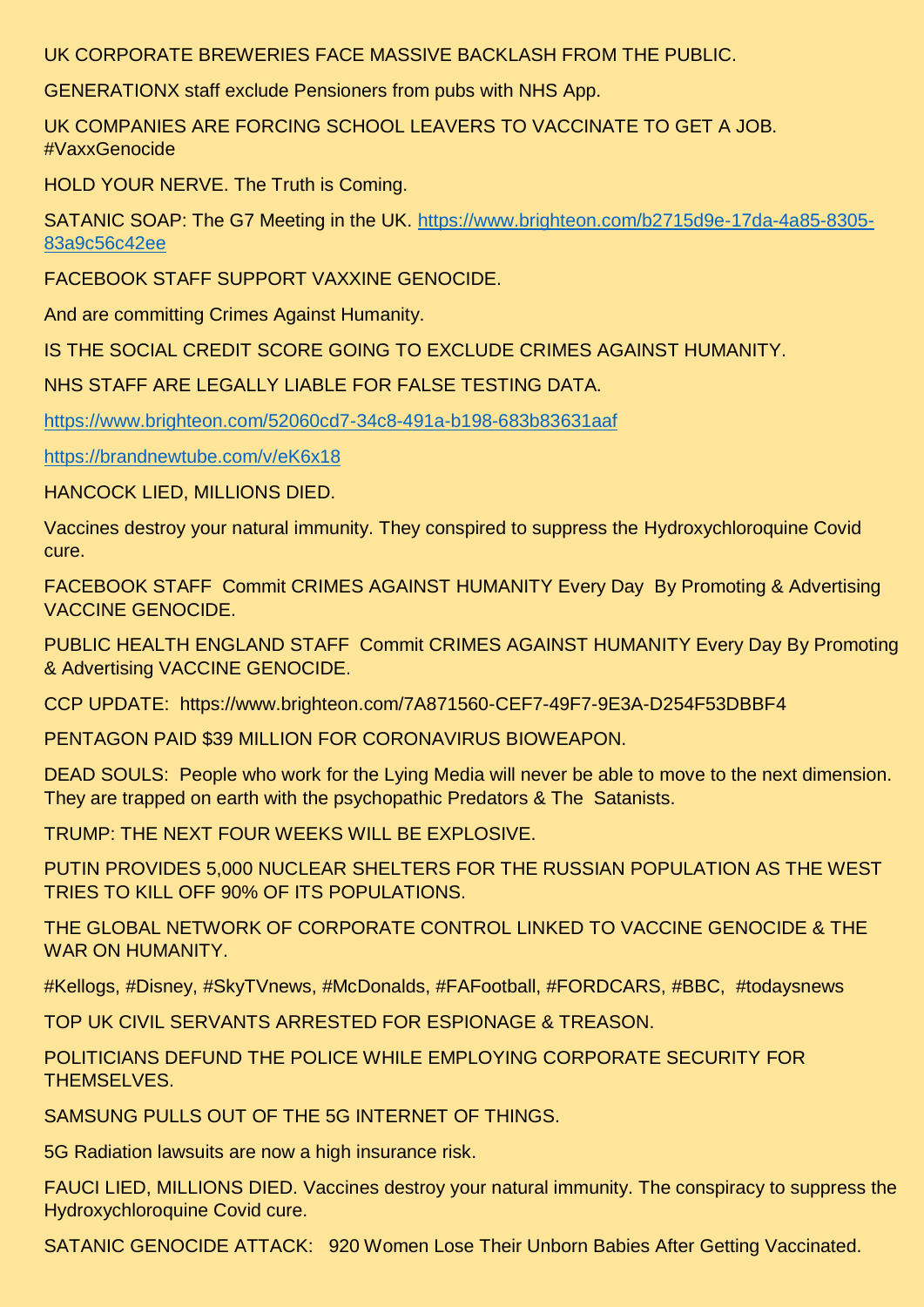https://thetruedefender.com/920-women-lose-their-unborn-babies-after-getting-vaccinated/ Are Crimes Against Humanity really going to be excluded from the Social Credit Score? Is this a trap for the honest population or a trap for The Predatory Criminals? Someone is still playing 7 Level Chess. SKYNEWS SPREADS MASSIVE LIES ABOUT COVID NEW CASES. Trying to destroy Boris UK June 21 Lockdown release date. #todaysnews. JUNE 21 IS YOUR LOCKDOWN RELEASE DATE. If you don't get it, blame your Satanic Paedophile Loving Civil Service. #todaysnews

THE IMAGINERY PANDEMIC THE COMPULSORY VACCINES THE HEALTH PASSPORT THE SOCIAL CREDIT SYSTEM TRACK & CONTROL APP. THE FINANCIAL RESET & DIGITAL CURRENCY. Your Treason Public Servants betrayed you. #Todaysnews STOP THE LOCKDOWNS, START THE LOCKUPS. Criminals in Government have destroyed UK social structures. ENGLAND SURRENDERS TO A FAKE PANDEMIC AND AN ILLEGAL TRACKING APP. Our parents fought two wars with the Nazis to keep England a free country. You lot gave it up for an imaginary pandemic & an illegal tracking app.

## ENGLAND SURRENDERS TO THE NAZIS.

WW3 Lost to a Fake Pandemic & an Illegal Tracking App.

ENGLAND SURRENDERS TO THE FAKE PANDEMIC.

Nazis win WW3.

Our parents fought two wars with the Nazis to keep England a free country.

You lot gave it up for an imaginary pandemic & an illegal tracking app.

## NAZIS WIN THE WAR FOR EUROPE.

Armed with only a Fake Pandemic, Killer Vaccines & an illegal Tracking App.

Corrupt governments bribed to surrender.

UK Civil Service Infiltrated by German Agents.

MI6 says that all Cabinet secretaries since WWII have been double agents, including Simon Case. https://en.wikipedia.org/wiki/Simon\_Case the current cabinet secretary

and his predecessor Mark Sedwill. https://en.wikipedia.org/wiki/Mark\_Sedwill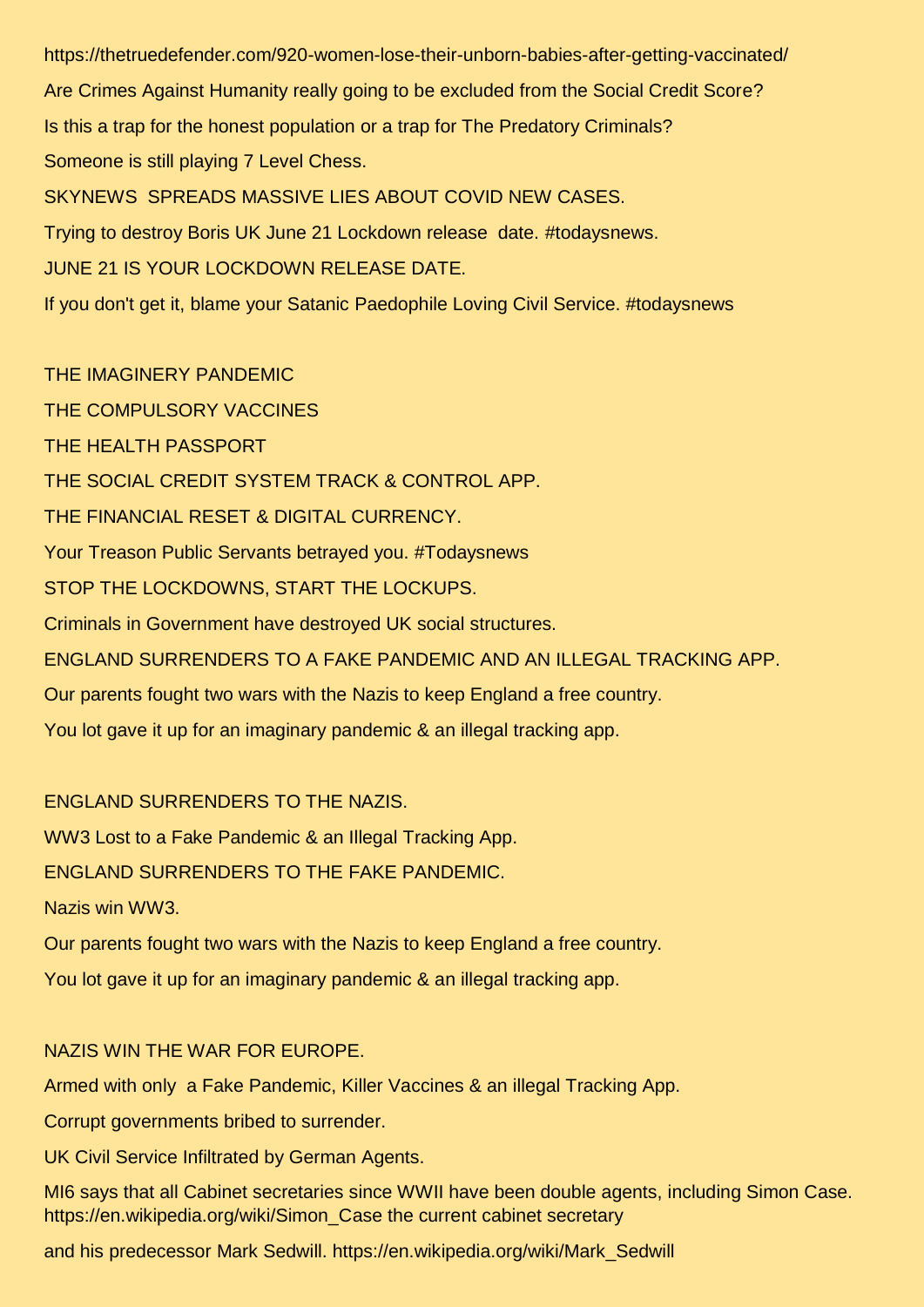These men are "both DVD (NAZI) agents and traitors to the United Kingdom," according to MI6.

These revelations have put Number 10 Downing Street "in a blind state of panic,"

DID YOU EVER, wonder why all the programs on TV are negative, crime & punishment & none have a happy ending. #frequencies

THE EMPIRE OF CLOWNS: NATO & The Criminal Western Intelligence Agencies negotiate with China & Russia from within an irresponsible fantasy of media disinformation & seriously outdated dogma.

THE ONLY PERSON WHO CAN SAVE US IS THE QUEEN. If she goes Woke we've had it. #todaysnews

OIL INDUSTRY exec warns that companies are replacing those who got vaccinated.

AIRLINES ARE BANNING VAXXED PEOPLE FROM FLYING: 150,000 Vaxxine Deaths Hidden From the Public. #holidays, #vaxxines #airlines

All Western Media outlets are controlled by the CIA deep state government.

All Charities are controlled by the UK Government Fusion Doctrine grants to promote The Climate Tax.

WHILE YOU WERE SLEEPING:

The Corporate State stole all your roads, public land, parks & seaside cliff walks.

Tomorrow they will steal all your free beaches.#todaysnews

NEXT: THE CLIMATE EMERGENCY LOCKDOWN: No cars, no travel, power cuts, web shutdowns food shortages. #todaysnews

THE HUNGER GAMES LOCKDOWN You will perform tasks & objectives for travel, food & bribes.. #Todaysnews

WHILE YOU WERE SLEEPING: The UK Government installed a 5G Radiation Network on your street lampposts to Track, Trace & Control you. #todaysnews #5G #telecoms

TORIES TO CREATE THEIR OWN FRAUD POUND FOR SLAVES.

THE UK POPULATION HAVE BEEN DESTROYED BY THE LONDON MEDIA PSYCHOLOGICAL WARFARE ON HUMANITY.#todaysnews

THE NHS APP

Has turned the UK

into one big joined up Corporate Crime Syndicate.

A Crime Against Humanity. #todaysnews

UK COMPANIES ARE FORCING SCHOOL LEAVERS TO VACCINATE TO GET A JOB. #Todaysnews

CHINA SAYS THAT THE DAYS WHEN THE WORLD IS CONTROLLED BY A SMALL GROUP OF PEOPLE ARE OVER.

THE SATANIC TORIES WANT TO CUT THE UK POPULATION DOWN TO 10% BY 2025.

MEDIA MASS HYPNOSIS: The disturbing psychology behind the global vaccine suicide cult

Airline Polls show that 95% of people will refuse to fly if a vaccine passport is required.

BUILD BACK BETTER is now official code for The Great Reset and the New Green Deal.